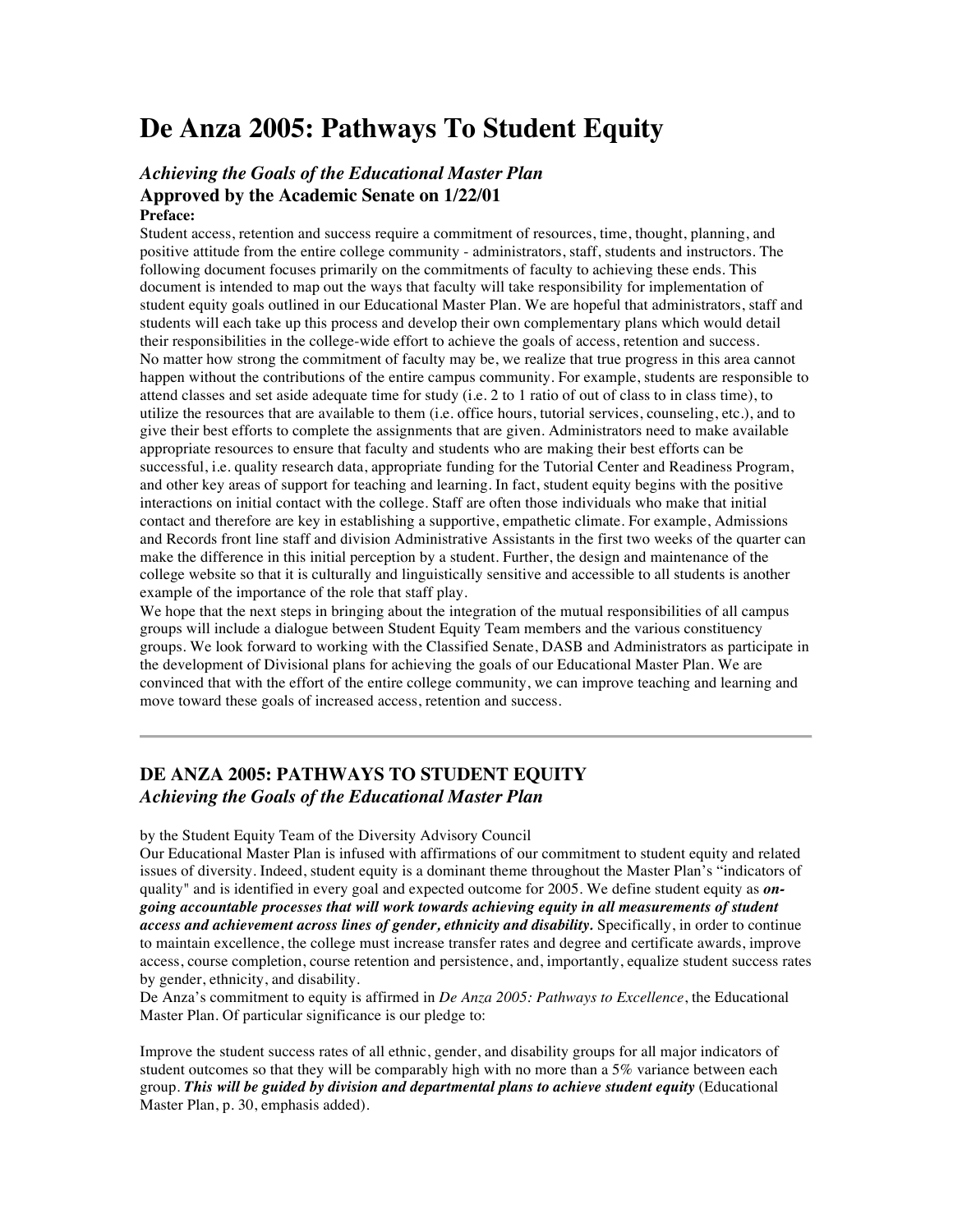This may be a towering feat, but it is attainable. Student equity will be achieved through purposeful and planned action supported by judicious allocations of resources. The Master Plan further affirms that we will:

use program review for the appropriate allocation and/or reallocation of resources as well as the redesign of program mix. *The goal is to achieve proportional representation from underrepresented ethnic groups while attracting special populations…* (Educational Master Plan, p. 32, emphasis added).

While this document will focus almost exclusively on successful course completion, we recognize that we must actively develop plans to bring about more proportional representation in specific target areas.

#### **College-Wide Standards and Measures**

Standards and measures of student outcomes create the guidelines for achievement of the long-term goals in the Educational Master Plan. (The system of standards and measures outlined herein is an adaptation of the Michigan State system of standards and measures for Michigan Community Colleges as required by the Carl D. Perkins Vocational and Technical Education Act of 1998.) These standards and measures will be maintained by a *rolling benchmark* (see Appendix 1) – beginning at one level and then reviewing that standard every five years in order to continually RAISE the standard as the college reaches increased levels of success. We will use both Master Plan defined success rates and success rates including withdrawals (based on third week census data). As we raise our benchmarks, we will move to a fuller consideration and understanding of withdrawals and develop measures designed to address them. The following system of standards and measures will be used beginning in the 2000-2001 academic year:

- **A Minimum College Success rate** of 75% for developmental, transfer-level and vocational course offerings. Departments in which success rates for classes (or groups of classes) are currently below the minimum college success rate are eligible for the resources of the Equity Collaboration Team Planning and (see Appendix 1). Departments (or programs or groups of classes) which are already consistently meeting this standard will receive support from Planning and Budget Teams as best practices models (see Appendix). Each department will examine data reflecting successful completion overall and, where applicable, look at both developmental level and general college level courses separately.
- **Differential Success Rates** across gender, ethnicity and physical ability status of no more than 5% variance. Departments in which differential success rates for classes (or groups of classes) are currently greater than 5% may call upon the resources of the Equity Collaboration Team. Departments (or programs or groups of classes) which are already consistently meeting this standard will receive support from Planning and Budget Teams as best practices models. Again, each department will report differential success rates overall and, where applicable, by both developmental and general college level courses separately.

Our initial *benchmark* (See Appendix 1) is the 1999-2000 academic year, augmented by the 2000-2001 academic year and together will serve as the benchmark until 2005. At that time, a new benchmark will be established to guide a continuous process of improvement. These figures will be made available to each department and division in order to be reported as part of Program Review. Thoughtful, strategic, researchbased planning to address inequities in achievement will be a primary criterion for the allocation of resources through the Planning and Budget Teams and the College Council.

(These standards and measures are a starting place. In conjunction with the Office of Institutional Research standards and measures relating to access issues, number or times a course is repeated before successful completion, awarding of degrees and certificates as well as successful employment and/or transfer to further training or education will be developed.)

#### **Achieving Student Equity – Five Point Model**

The five points of the student equity model are:

- **Research** to identify general and discipline-specific programs, courses and best practices which show a high degree of success with groups of students currently underachieving and under-served by the institution;
- **Curriculum Development,** pedagogy and student services evaluation;
- **Staff development**
- **Evaluation** of curriculum and pedagogy using multiple assessment methods;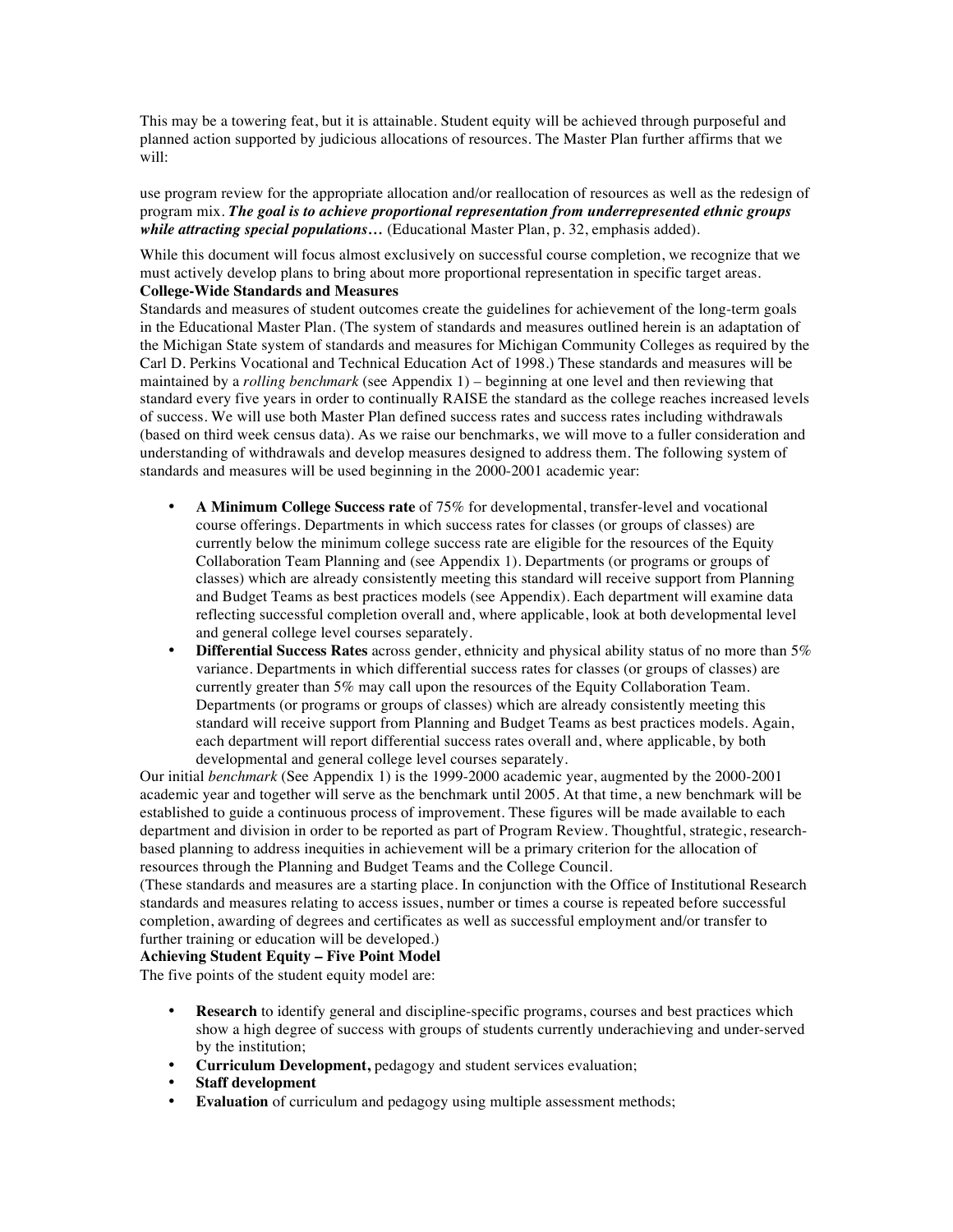• **Longitudinal Studies** of identified cohorts of students prior to and beyond their De Anza experience.

Each of these areas should be addressed in departmental and divisional Program Reviews. Specifically, a Program Review document will include a plan which delineates concrete departmental efforts for achieving benchmark figures in success rates and student outcomes. Allocation of resources through the Program Review and Planning and Budget Team process will be based on addressing these issues.

#### **1. Research and Identification of Successful Programs**

Aid the department(s) in the following:

- Identify successful courses and programs which already exist within the department
- Identify other discipline-specific courses and programs offered locally, statewide or nationally that successfully address equity issues (e.g., Puente, MESA, Affirm, Enlace, Adelante)
- Define the core components (best practices) of successful programs which increase academic success and student equity for those groups of students traditionally poorly served by the institution. Examples of core components may include collaborative learning models, interdisciplinary course linkages, multicultural perspectives, etc.
- Determine the variety of ways that these core components can be utilized in the department; determine which courses and programs incorporate these core components and what the desired outcome(s) will be.

## **2. Curriculum and Student Support Services Delivery**

#### **CURRICULUM:**

- Aid the department in a self-assessment process examining existing curriculum to insure multicultural perspectives in all classes. The Curriculum Development Facilitator, the Multicultural Curriculum Specialist within the division and the division Curriculum Representative will serve as resources for faculty interested in rewriting existing courses. This will aid in ensuring that courses being updated as part of the 3-year review cycle as well as new curriculum will be addressed from this perspective.
- Aid the department in a self-assessment process of existing curricula to determine the appropriateness of currently established pre-requisites along with existing placement instruments since we know that the more appropriately a student is placed, the better chance she or he has to be successful.
- Aid the department in a self-assessment process examining the extent to which curricula and current departmental/divisional teaching practices are designed to adequately address the variety of learning styles of students. Determine the extent to which these issues can be incorporated into the curriculum itself and the extent to which staff development can be helpful in aiding interested in professional development activities.
- Aid the department in writing new curriculum based on the research of successful programs. In some cases new programs may be adapted for implementation within existing courses (e.g., Math Performance Success); in other cases, it will be preferable to write new curriculum to implement such courses or programs. New curriculum should be developed by instructors who will be most actively involved in the delivery of such courses with the assistance of the Curriculum Development Facilitator and the Multicultural Curriculum Specialist within the division.

#### **STUDENT SUPPORT SERVICES DELIVERY:**

Working with the department, aid in the following:

- Define measurements of student success
- Define how equity is addressed in measures of student success
- Provide a demographic profile of student success data

# Working with the department, aid in a self-assessment process to:

Assess the level of cross-cultural competencies within each department; determine how cross-cultural awareness, knowledge, and skills of staff members are assessed and what training is needed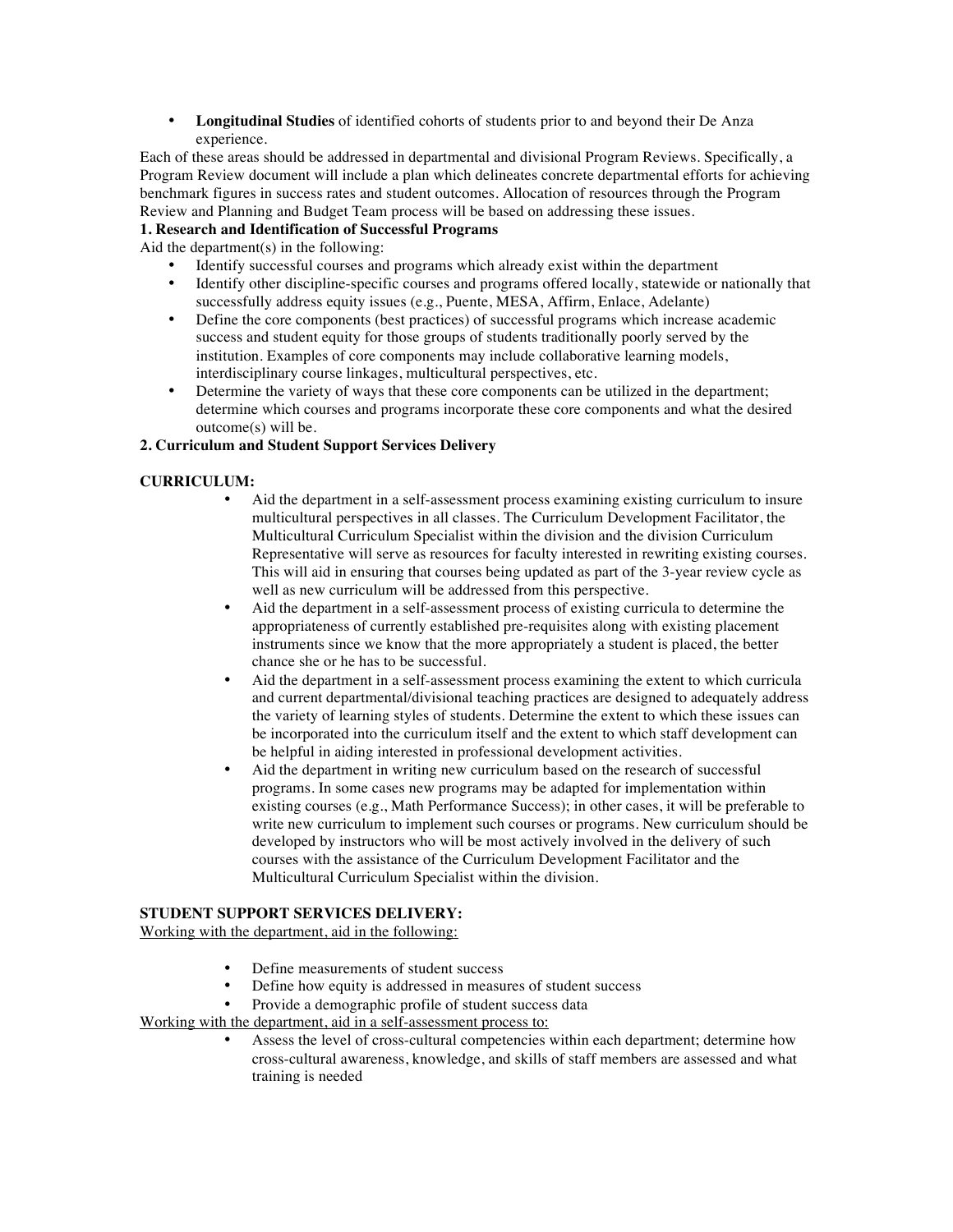- Assess how service delivery strategies have been adapted to accommodate different ethnic, cultural, learning and behavioral styles and to what extent these strategies are peripheral to or comprehensively integrated into operation and services
- Assess the intervention strategies adapted to accommodate different ethnic, cultural, learning and behavioral styles
- Assess the multicultural atmosphere of facilities and the extent to which they are welcoming and inviting to students across lines of language, culture and physical ability
- Assess staff accessibility to students
- Assess the extent to which operational and service delivery procedures are easily discernable and conducive to different cultural styles
- Determine major barriers to achieving student equity goals and list greatest needs in achieving those goals in terms of training and resources

#### **3. Staff Development**

Staff development is essential to enable faculty and staff to generate and implement departmental and divisional equity plans. Training will be made available on a division-specific basis through the Office of Staff and Organizational Development, the Diversity Coordinator, and the Curriculum Development Facilitator. This training will include such issues as:

- Learning styles
- Collaborative learning techniques
- Cross-cultural competencies
- Discipline-specific multicultural curriculum infusion
- Assessment ideally, each division will identify an assessment specialist person who will assist in generating and implementing appropriate assessment and evaluation practices.

#### **4. Evaluation and Assessment**

In addition to the mandate in the Educational Master Plan to "[i]mprove the student success rates of all ethnic, gender, and disability groups for all major indicators of student outcomes…" (Master Plan, p. 30), we are also mandated to create and implement "more *effective measures of outcomes* for both individual students and for programs and departments. These include methods of feedback that promote regular and thoughtful modifications of the learning environment." (Master Plan, p. 30, emphasis added). In order to achieve this, assessment and evaluation will take place at several levels

- **Institutional** Deans and department chairs/coordinators and program directors will receive data relating to college-wide standards and measures for their area at the start of each quarter. This will be made available through the Office of Institutional Research.
- **Programmatic**  (for example STARS, SLAMS, Math Performance Success) –Programs will have access to and be able to report their figures both specifically and within overall campus figures. For example, overall success of students participating in STARS will be reported; in addition, STARS students' success in developmental English classes may be reported for comparison with overall success in that department.
- **Departmental** Each department, division and program will identify to the Office of Institutional Research the kinds and types of data required to adequately measure student success. Such measures will assist the department to move beyond the evaluation, "it works" or "it doesn't work." Departmental assessment and evaluation tools require the following:
	- o **Goals** for the class or group of classes. What specific group(s) of students are targeted to be served. What outcomes/changes are desired?
	- o **Indicators** which best express the level of progress made toward the program goals/objectives. What are several ways of knowing if the program is doing what it sets out to do?
	- o **Specific Means** by which the course(s) operate(s) to bring about observed changes. What specific activities need to be evaluated/assessed because they bear on the desired changes?
	- o **Relationship** of observed/measured changes to the class/group of classes under review. What are the specific ways that these activities are expected to bring about the desired outcomes?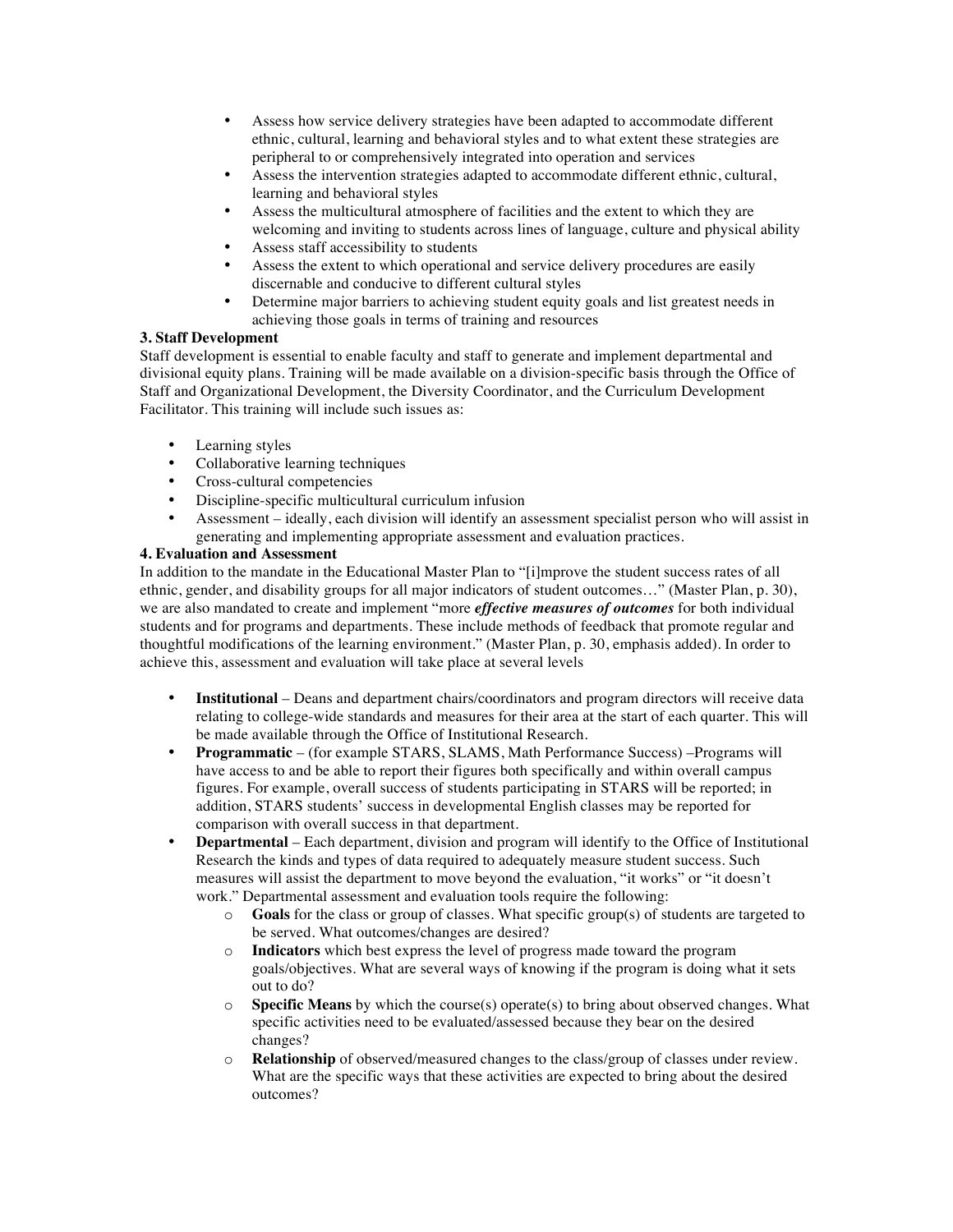- **Assessment of Student Learning** Because the major goal of assessment is the improvement of student learning, we need to learn how to promote "deep" rather than "surface" learning. Deep learning is defined as active learning in which students relate what they're learning to previous knowledge, look for the "big picture" and examine arguments cautiously and critically. Surface learning, on the other hand, only put forth minimal effort; they tend to memorize rather than reflect, and they don't take the time to think about why they're learning something or how all the pieces fit together. The assessment tools we choose may directly affect how our students learn. For example, students are likely to study for multiple choice tests by memorizing facts but are more likely to study for essay tests and similar assessments using deep learning strategies. Research indicates that we can promote deep learning by:
	- o Making clear to students our overarching goals Relating what we're teaching to what students already know
	- o Teaching so that we clarify meanings and arouse interest
	- o Encouraging metacognition, i.e., thinking not only about what is being learned by how it is being learned

## **5. Longitudinal Study: Before, During, and After**

With the assistance of the Office of Institutional Research, each division will identify a cohort of students who they feel will provide important information about the work in that area. The Director of Institutional Research will then build a long-term (5-8-year) study to follow students from before they come to De Anza through their experience here and for several years after they leave. This study will include both quantitative and qualitative data. These cohorts will meet with researchers on a regular basis (at least once every quarter). This study will provide invaluable data in the ongoing process of assessing and increasing our successes in achieving student equity and understanding the barriers to doing so.

# **APPENDIX 1**

#### **Definitions**

**Benchmark: A standard which is the yardstick by which progress is measured. The academic year 1999-2000 is adopted as the initial benchmark but will be augmented by data from the academic year 2000-2001. A two-year benchmark insures that the initial standard not be unduly affected by year-toyear variations.** 

**Differential Success Rate:** Comparison of successful course completion across race, ethnicity, gender and physical ability categories. The Educational Master Plan identifies a GOAL of no more than 5% variance in success rates among these groups.

**Equity Collaboration Team:**This team is intended to serve as a resource for the campus. When a department identifies that its outcomes fall short of the Minimum College Success Rate or the Differential College Success Rate, that department will develop a plan to address this shortfall. The Equity Collaboration Team may serve the department by working with the Division Dean, department chair(s)/coordinator(s), curriculum representative and classroom instructors to aid in developing such a plan for improving outcomes within that department. The Team will be comprised of a member of the Staff Development Committee, the Curriculum Development Facilitator, a member of the Diversity Advisory Council, the Diversity Coordinator, a member of the Student Equity Team, and various classroom instructors who have been engaged in the process of implementing curriculum transformation and/or best practices.

**Minimum College Success Rate:** The minimum college success rate for course completion for ALL college offerings is initially established at 75%.

**Rolling Benchmark:** The benchmark is adjusted every five years to reflect ongoing improvement of programs.

**Successful Course Completion Rate:** We will consistently report TWO versions of this item.

- **Successful Course Completion Rate Including Withdrawals:** 
	- TOTAL NUMBER OF STUDENTS RECEIVING "C" OR BETTER OR TOTAL NUMBER OF STUDENTS ENROLLED ON LAST DAY TO DROP WITH NO RECORD